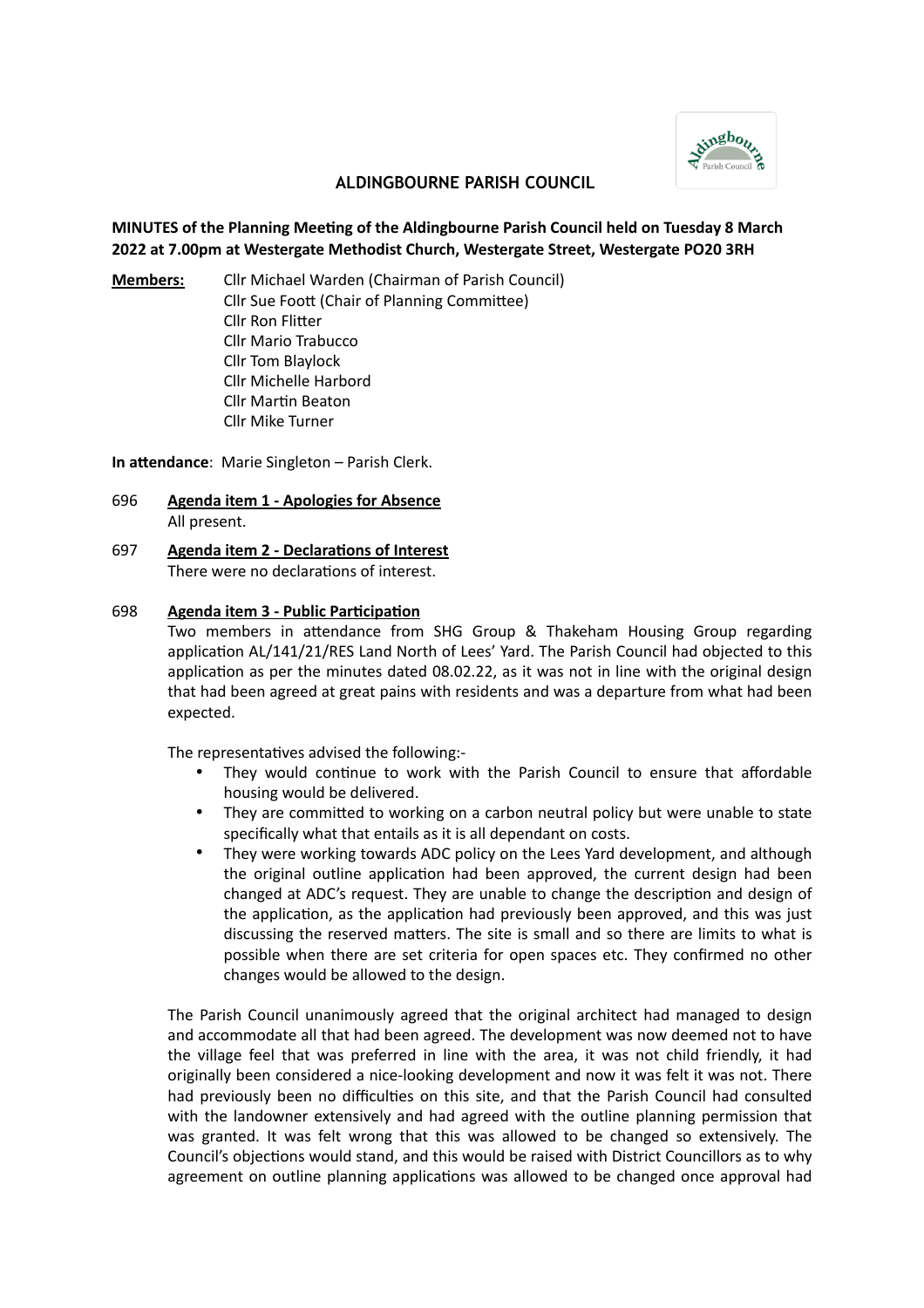been agreed, a letter would then be sent to Arun District Council, as it was felt the development no longer meets the needs of the community.

## **ACTION – Meeting to be held by Cllr's Foott and Beaton with the District Councillors and then a letter sent to Arun District Council.**

Cllr Turner then asked the representatives about why all the trees had been cut down at the Wings Nursery development. The Parish Council were advised that this was at a request of Arun District Councils Tree Officer, as it was supposed to be because of drainage issues on the site. However, as the trees had not been removed only cut down, this issue did not support the decision. The Parish Council asked them to go back to ADC and ask that they specifically provide an answer as to the rationale behind the decision, as they also did not want this to happen on the Lees Yard site . They were also asked to ensure that planting took place as soon as possible, whilst the development was being constructed and it was still possible to plant, to alleviate the current situation.

**ACTION – The Clerk to write to Thakeham and Southern Housing Group to formally request that planting takes place as soon as possible, and to provide an answer as to ADC's decision on why the trees that had been felled.**

#### 699 **Agenda item 4 - Approval of the Minutes of Planning Committee held 8 February 2022.**

The minutes of the Planning Committee Meeting held 8 February 2022 were unanimously approved. Proposed by Cllr Warden, seconded by Cllr Flitter. The minutes were signed by Cllr Foott Chair of the Planning Committee.

700 **Agenda item 5 - Matters arising from the Minutes of the meeting held on 8 February 2022.**  There were three matters outstanding that are still ongoing from 14 September 2021, these are included on a rolling action list, item no 629 – report from Tree Officer regarding the biodiversity corridor, item no 629 a suggested Q&A guide to residents on objecting to planning applications. There was one item outstanding from the 9 November 2021, item 653, letter to ADC regarding energy consumption and carbon reduction steps. All other action items had been fully resolved.

The clerk updated Councillors on application AL/96/21/TEL (Telecom Mast & Equipment) – We had received a response from Karl Roberts after our second letter to Daniel Vick, advising that we should receive a full response from ADC within 10 days from 01.02.22, no response had been received and the Clerk had chased again 01.03.22. The Clerk had been provided with a contact number by Cllr Harbord from the information on the installation, which turned out to be a call centre not in the UK, and was specifically to report health & safety issues. They were unable to respond appropriately or answer any questions that was posed, and this was deemed by Councillors to be a serious breach of their duty of care to residents should an issue occur that they were unable to help on. A number in the UK had finally been provided, but no response had been received. The Clerk was asked to formally write to the Chief Executive of the Company outlining our objection to the installation, copying in OFCOM due to the concerns surrounding their ability to respond to any serious issues and to send a copy to the agent responsible for the application to Arun District Council.

## **ACTION – Clerk to write to CK Hutchinson Networks (UK) Ltd as above.**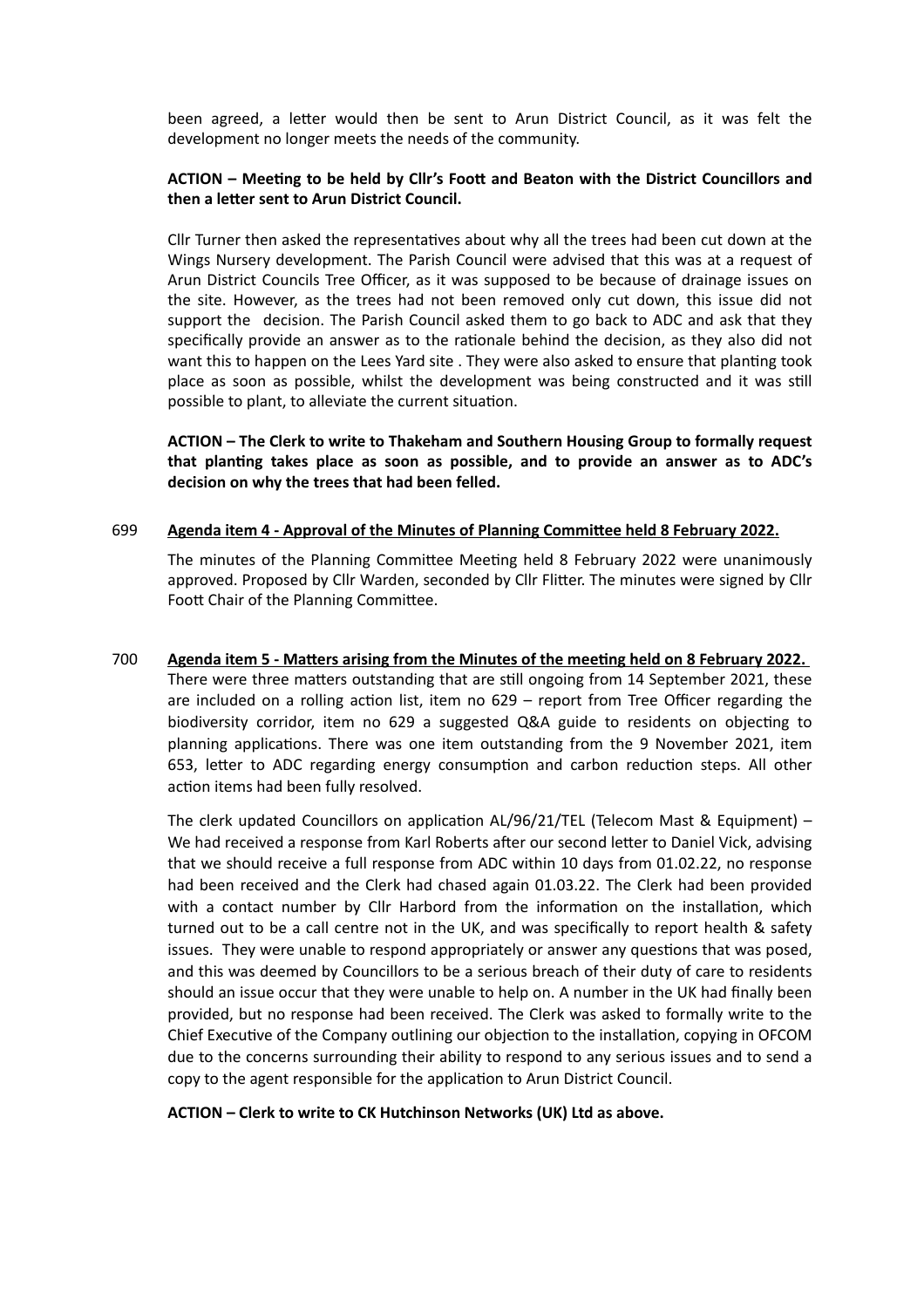S106 Funding for the Aldingbourne Community Sports Centre – we have now received a response from ADC, advising that Claire Potts had taken over the role and would be looking into this for us.

Item 676 - The Clerk had written to the Enforcement Officer regarding the possible breaches of planning permissions as per the minutes 08.02.22. Christopher Best is specifically looking into the pond at Barnside and advised that the investigation was in the early stages, and we would be written to regarding the progress. The other four matters had been created into enforcement files, but no timescale was provided as they are still recruiting to vacant posts. There were now additional concerns that trees had been taken down at Henderson's 'Barn and it looked like the site was being cleared. It would also appear at the Dog Barn site on Hook Lane a poly tunnel frame had appeared. As this was not designated land for this kind of development, planning permission would need to be sought. The Clerk was asked to add these to the original letter and to ask for a specific timescale on when they would be investigated, as time was always an issue on these matters, to ensure that enforcement was acted on before things progressed too far.

**ACTION – Clerk to provide additional information and request a timescale for a response copying in the Chief Executive and District Councillors.**

## 701 **Agenda item 6 – To consider any items not on the agenda**

To note that following an agreement from most Councillors, the letter provide by Cllr Beaton in response to the A27 Consultation had been sent to WSCC Highways in time for their meeting on 23.02.22. Proposed Cllr Beaton, seconded Cllr Foott. It was also agreed that a letter should be sent to Highways England outlining our concerns on the traffic issues and lack of infrastructure in the area. Cllr Trabucco agreed to action and to provide a copy to Councillors.

## **ACTION – Cllr Trabucco to write to Highways England as above.**

## 702 **Agenda item 7 – Planning Correspondence**

To note any Planning related correspondence and agree responses as appropriate.

- To note Clerk has responded to ADC on planning decisions as per the previous minutes – noted.
- BEPC letter to ADC and responses received for 24.02.22 BEW Advisory Group Meeting – circulated to Councillors 21.02.22 – see application BN/11/22/OUT below – noted.
- Communities, Highways and Environment Scrutiny Agenda 02.03.22 notice circulated to Councillors 23.02.22 – noted.
- Letter from Claire Howes LNT Construction in response to our objection of BE/ 176/21/PL – circulated to Councillors 14.02.22 – noted.
- To note BN/147/21/OUT Land West of Fontwell Avenue planning committee meeting 02.03.22 – noted.
- To note AL/4/22/PL Mildmay Hook Lane planning committee meeting 02.03.22 noted.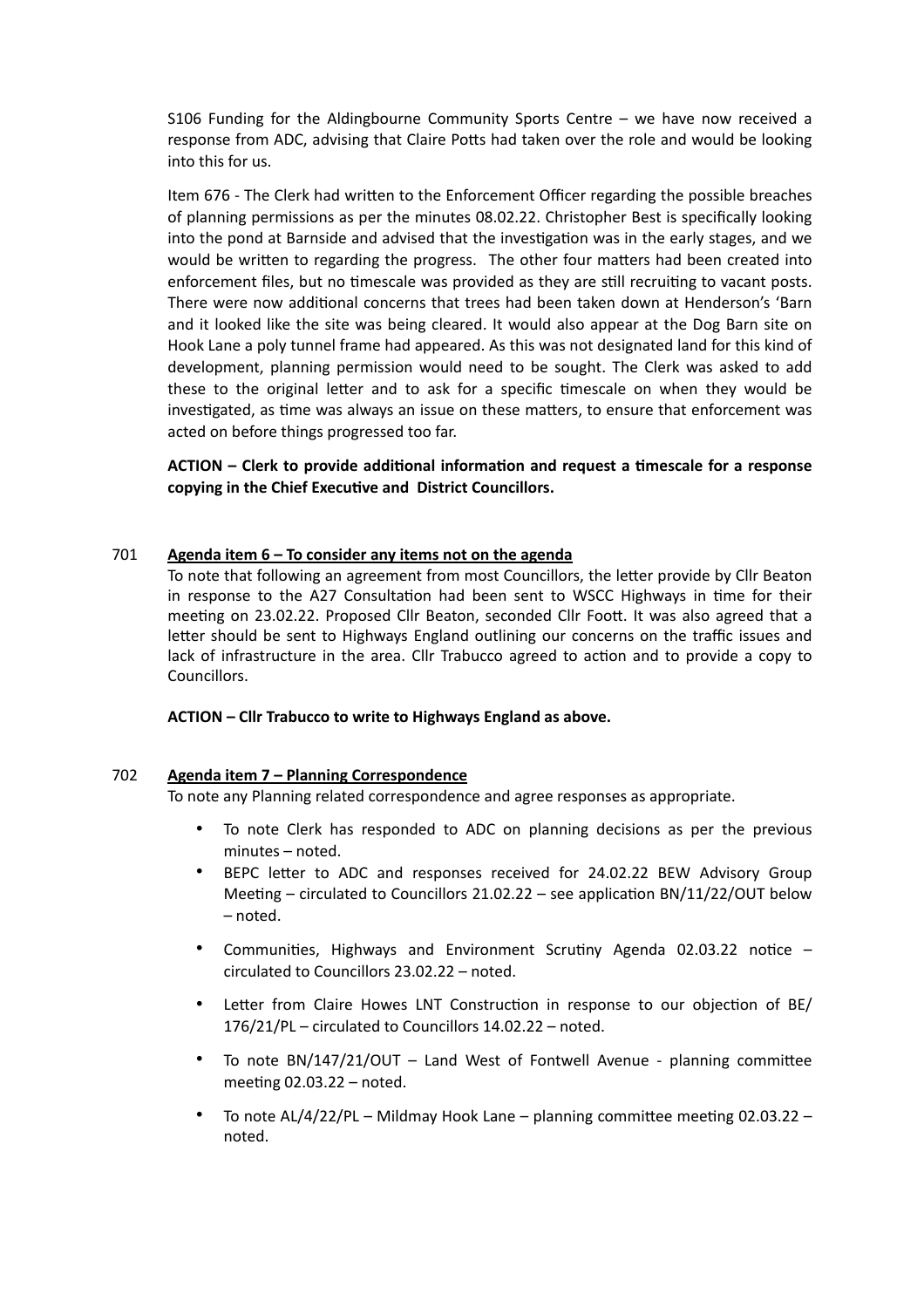## 703 **Agenda item 8 – To receive an update regarding Aldingbourne Neighbourhood Plan**

Cllr Trabucco read out a proposal to investigate the use of LiDaR (Light Detecting and Ranging) within the Parish which would potentially identify any archaeological structure which would not be normally observable from the ground. Recent findings had shown the existence of a Roman Road within the Parish. The aim is to ensure that anything found would become a protected asset in any future version of the Neighbourhood Plan. It was agreed that this motion should be put on the next Planning Meeting, and Cllr Trabucco would start looking at potential costings.

## 704 **Agenda item 9 – to note any matters relating to the current BEW Master plan Consultation** Cllr Trabucco had attended the recent BEW meeting and was thanked for providing a very comprehensive report. It was disappointing to note, that none of the major developers had taken part in the meeting.

# 705 **Agenda item 10 –** To discuss any recent Planning Applications as noted below

## **Application Number:** AL/9/22/HH

**Address:** 12 Church Road, Aldingbourne PO20 3TT

**Application Details:** Erection of single storey rear extension and front porch extension. (This application may affect the character and appearance of the Church Road, Aldingbourne Conservation Area).

**NO OBJECTION – The Parish Council has no objection to this application.** 

**Application Number:** AL/11/22/L & AL/10/22/PL

**Address:** Boundary wall to Nyton House, Nyton Road, Westergate PO20 3UL

**Application Details:** Listed building consent for the part demolition of boundary wall to form new access to existing site.

## **NO OBJECTION – The Parish Council has no objection to this application.**

**Application Number:** BN/11/22/OUT (NOT ON PARISH LISTS – Deadline 26 March 2022) circulated to Councillors 19.02.22

**Address**: Barnham, Eastergate, Westergate BEW Parcel SC1 Barnham

**Application Details**: Outline application with all matters reserved (except for the A29 Realignment) for the demolition of existing structures and mixed use development to provide up to 1,250 residential dwellings (Use Class C3), Care Home/Senior Living Accommodation (Use Class C2/C3), flexible retail and community floorspace (Use Classes E/ F2/Sui Generis), a Primary School plus open space, landscaping, drainage and all other associated ancillary works; and realignment of the A29 and early connection to existing A29 including construction of a new road carriageway, junctions and associated infrastructure. This application also lies within the parish of Aldingbourne, affects the setting of listed buildings, affects the character & appearance of the Eastergate Church Lane Conservation Area, and affects a Public Right of Way. This application is the subject of an Environmental Statement.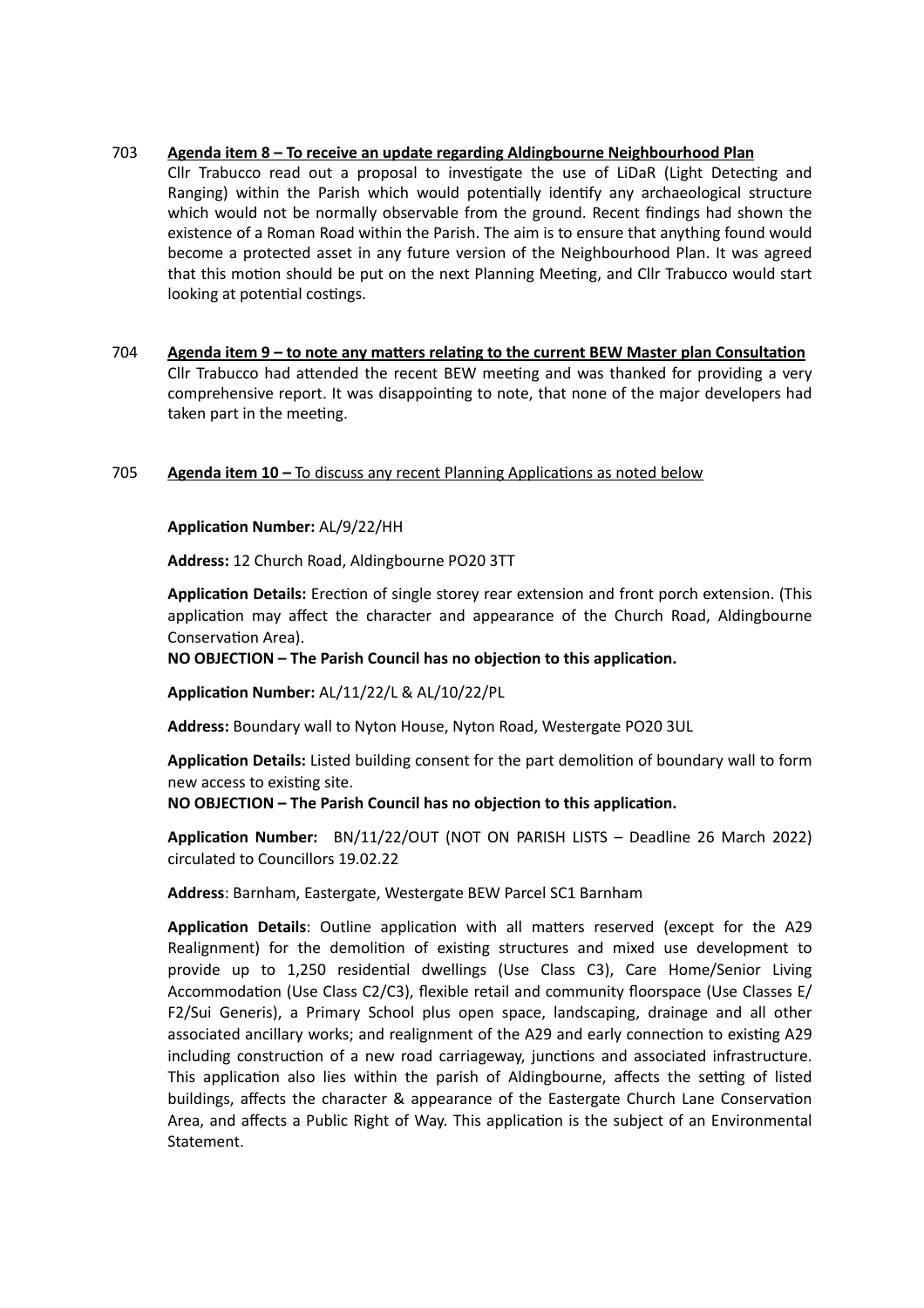This application is predominantly for BEW Parish Council, although some of the application does lie within Aldingbourne Parish Council. This application is part of the BEW Strategic Masterplan which has already been approved. The Clerk was asked to liaise with BE Parish Council and to ask that we are copied into their response so we could add our own comments and support their response.

Initial comments are as follows:-

- There is nothing within the outline plan that provides any reassurances that the infrastructure is in place to accommodate such a large development or if indeed the proposed changes to the A27 and A29 will ever happen. The costs are already spiralling out of control, and it is felt that it is unlikely that funding will be found at the level that is now needed.
- Figures for housing within the Highways England report is inaccurate and does not report on the huge amount of unsustainable traffic within the area. All these points were raised by the Chairman of BE PC and sent to the Advisory Group and Michael Gove to which there has been no answers provided.
- Aldingbourne Parish Council is adamant that an objection should be made, and that this should not go ahead until the road is in place first. We were also disappointed that there has been no consultation within the Parish on this application or the impact it will have on our Parish, and it is felt that any possible inking up of the Parishes will happen without prior knowledge and would be in direct contradiction to our Neighbourhood Plan.
- Comments were also made that there has been no attempt to look at any climate change concerns, to consider the carbon footprint of the area, or to include any sustainable heating sources. It is important that for the proposed BEW development that the whole site must be considered as a single entity and not as individual planning applications. It was agreed that reference should be made to the United Nations intergovernmental panel on climate change and the concerns of sea level rising forecasts for the south coast of England. Cllr Flitter agreed to provide wording so it can be incorporated into our comments.

# 706 **Agenda item 11 - To note any recent planning decisions Application Number**: AL/138/21/HH

**Address**: Hales Barn Farm, Arundel Road, Norton PO18 0JX

**Application Details**: Erection of detached garage and conversion of existing outbuilding to self-contained annexe.

## **Decision**: **APPROVED**

**Decision Date**: **11/02/22**

**Application Number:** AL/62/21/PL

**Address:** Paddocks Days Lane, Aldingbourne BN18 0TA